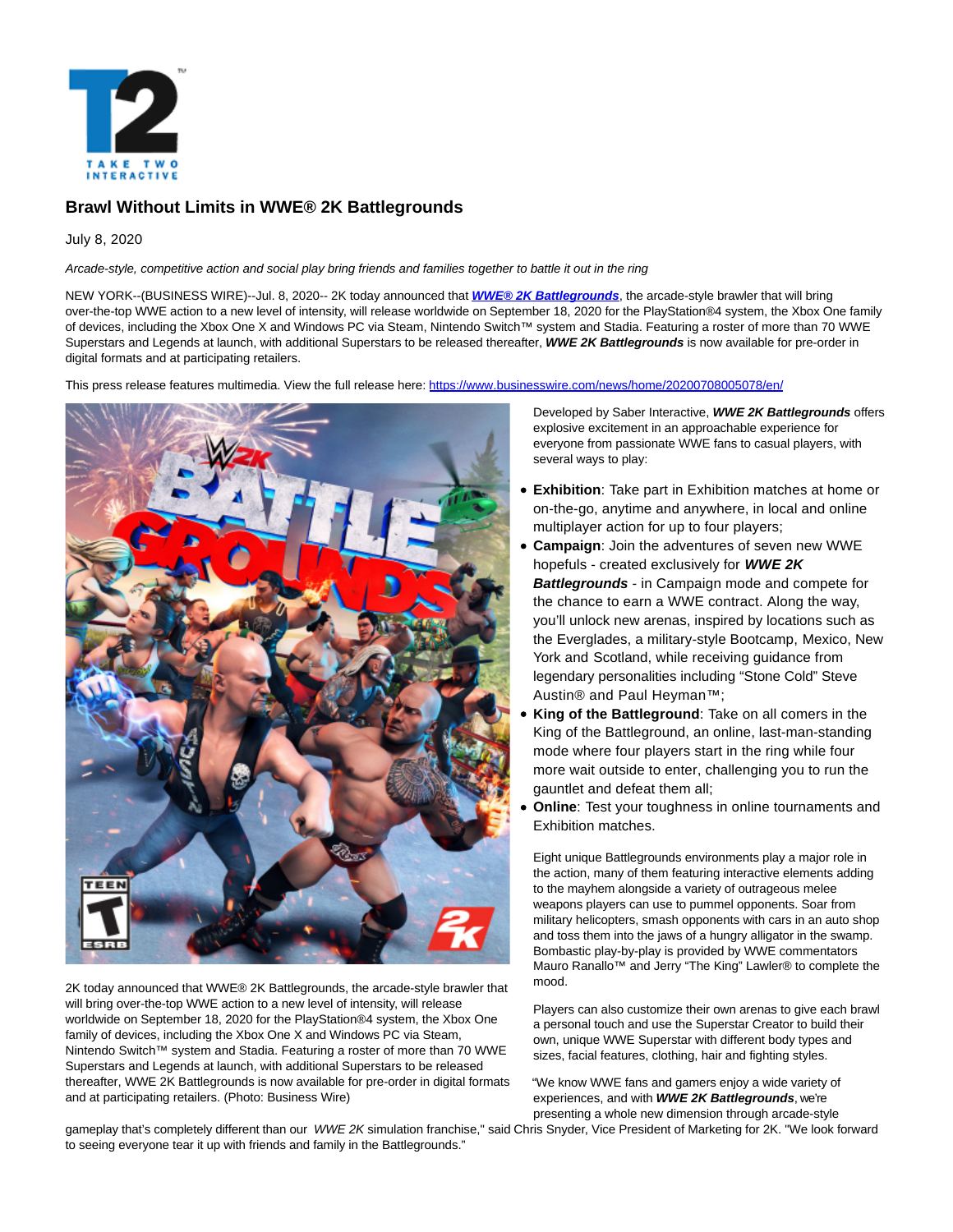**WWE 2K Battlegrounds** is designed to be easy to pick up and play, but challenging to master, with more advanced techniques to be learned and skills to be unlocked so players of all skill levels can enjoy the action. A roster of today's biggest WWE Superstars, including Roman Reigns®, Drew McIntyre®, Charlotte Flair®, Becky Lynch®, Asuka®, Daniel Bryan®, Kofi Kingston®, Randy Orton® - combined with Legends - including Andre the Giant™, Undertaker®, Mankind®, Shawn Michaels®, Yokozuna™, Sgt. Slaughter™ and many more, offers fan favorites for all generations of th WWE Universe to enjoy, with more unlockable Superstars to come via free updates in the future. Each Superstar utilizes one of five class styles, and each class style has its own combat moves, strengths and weaknesses. Choose from the Powerhouse, Technician, High-Flyer, Brawler and All-Rounder to find the style that works best for you. Arcade-style powerups, such as Flaming Fist, Ice Breath and Earthquake, are accompanied by colorful visual effects, offering extra excitement and an additional dimension of strategy that can quickly change the direction of a match.

**WWE 2K Battlegrounds** is available now for pre-order in Standard Edition (MSRP \$39.99) and Digital Deluxe Edition (MSRP \$49.99). Players who pre-order the Standard Edition will receive WWE Hall of Famer Edge®\* at launch. The Digital Deluxe edition includes Edge, as well as all versions of "Stone Cold" Steve Austin, The Rock and Ronda Rousey® unlocked at the beginning of play, plus 1100 bonus Golden Bucks, in-game currency that can be used to unlock Superstars, as well as cosmetic items\*\*.

Developed by Saber Interactive, **WWE 2K Battlegrounds** is rated T for Teen by the ESRB and is currently scheduled for worldwide release on September 18, 2020 for the PlayStation®4 system, the Xbox One family of devices, including the Xbox One X and Windows PC via Steam, Nintendo Switch™ system and Stadia. For more information on*WWE 2K Battlegrounds* and 2K, visit [WWE.2K.com/Battlegrounds,](https://cts.businesswire.com/ct/CT?id=smartlink&url=https%3A%2F%2Fwwe.2k.com%2Fbattlegrounds%2F&esheet=52246378&newsitemid=20200708005078&lan=en-US&anchor=WWE.2K.com%2FBattlegrounds&index=2&md5=f654af5feb865277063c2b20ca7a23cf) become a fan on [Facebook,](https://cts.businesswire.com/ct/CT?id=smartlink&url=https%3A%2F%2Fwww.facebook.com%2FWWE2KBattlegrounds%2F&esheet=52246378&newsitemid=20200708005078&lan=en-US&anchor=Facebook&index=3&md5=ec6c5f76ded0a7bb1d1a7be728ea3e0d) follow the game on **Twitter and Instagram** using the hashtag #WWE2KBattlegrounds or subscribe o[n YouTube.](https://cts.businesswire.com/ct/CT?id=smartlink&url=https%3A%2F%2Fwww.youtube.com%2FWWEGames&esheet=52246378&newsitemid=20200708005078&lan=en-US&anchor=YouTube&index=6&md5=4eff26c74e4a26d85531545571bc4045)

\*Pre-order bonus offer ends September 18, 2020. Offer period may vary by platform and region. See platform store for details. Terms apply.

\*\*WWE Superstars, in-game currency and cosmetic items can also be unlocked by achieving in-game objectives. No additional purchase necessary.

2K is a publishing label of Take-Two Interactive Software, Inc. (NASDAQ: TTWO).

Saber Interactive is a trademark of Saber Interactive, Inc.

Andre the Giant TM licensed by CMG Brands, LLC.

All trademarks and copyrights contained herein are the property of their respective holders.

#### **About Take-Two Interactive Software**

Headquartered in New York City, Take-Two Interactive Software, Inc. is a leading developer, publisher and marketer of interactive entertainment for consumers around the globe. The Company develops and publishes products through our labels Rockstar Games, 2K, and Private Division, as well as Social Point, a leading developer of mobile games. Our products are designed for console systems and personal computers, including smartphones and tablets, and are delivered through physical retail, digital download, online platforms and cloud streaming services. The Company's common stock is publicly traded on NASDAQ under the symbol TTWO. For more corporate and product information please visit our website at [http://www.take2games.com.](https://cts.businesswire.com/ct/CT?id=smartlink&url=http%3A%2F%2Fwww.take2games.com&esheet=52246378&newsitemid=20200708005078&lan=en-US&anchor=http%3A%2F%2Fwww.take2games.com&index=7&md5=98c7b3d0d67cf7969a6042ec001cca7c)

#### **About 2K**

Founded in 2005, 2K develops and publishes global interactive entertainment for console and handheld gaming systems, personal computers and mobile devices, with product availability including physical retail and digital download. The Company is home to many talented development studios, including Visual Concepts, Firaxis Games, Hangar 13, Cat Daddy Games, 31<sup>st</sup> Union and Cloud Chamber. 2K's portfolio currently includes the renowned BioShock®, Borderlands™, Mafia and XCOM® franchises; NBA® 2K, the global phenomenon and highest rated\*\*\* annual sports title for the current console generation; the critically acclaimed Sid Meier's Civilization® series; the popular WWE® 2K and WWE® SuperCard franchises, as well as emerging properties NBA® 2K Playgrounds 2, Carnival Games and more. Additional information about 2K and its products may be found at [2k.com.](https://cts.businesswire.com/ct/CT?id=smartlink&url=http%3A%2F%2Fwww.2k.com%2F&esheet=52246378&newsitemid=20200708005078&lan=en-US&anchor=2k.com&index=8&md5=0c5ff979177346fad3092017b5d6dc60)

\*\*\* According to 2008 - 2020 [Metacritic.com](https://cts.businesswire.com/ct/CT?id=smartlink&url=https%3A%2F%2Fwww.metacritic.com%2F&esheet=52246378&newsitemid=20200708005078&lan=en-US&anchor=Metacritic.com&index=9&md5=58ad87fbec3ea319297ca9312a9f104f)

#### **Cautionary Note Regarding Forward-Looking Statements**

The statements contained herein which are not historical facts are considered forward-looking statements under federal securities laws and may be identified by words such as "anticipates," "believes," "estimates," "expects," "intends," "plans," "potential," "predicts," "projects," "seeks," "should," "will," or words of similar meaning and include, but are not limited to, statements regarding the outlook for the Company's future business and financial performance. Such forward-looking statements are based on the current beliefs of our management as well as assumptions made by and information currently available to them, which are subject to inherent uncertainties, risks and changes in circumstances that are difficult to predict. Actual outcomes and results may vary materially from these forward-looking statements based on a variety of risks and uncertainties including: our dependence on key management and product development personnel, our dependence on our Grand Theft Auto products and our ability to develop other hit titles, the timely release and significant market acceptance of our games, the ability to maintain acceptable pricing levels on our games, and risks associated with international operations. Other important factors and information are contained in the Company's most recent Annual Report on Form 10-K, including the risks summarized in the section entitled "Risk Factors," the Company's most recent Quarterly Report on Form 10-Q, and the Company's other periodic filings with the SEC, which can be accessed a[t www.take2games.com.](https://cts.businesswire.com/ct/CT?id=smartlink&url=http%3A%2F%2Fwww.take2games.com&esheet=52246378&newsitemid=20200708005078&lan=en-US&anchor=www.take2games.com&index=10&md5=a825ac7f53966eda6c974ff9ba6696be) All forward-looking statements are qualified by these cautionary statements and apply only as of the date they are made. The Company undertakes no obligation to update any forward-looking statement, whether as a result of new information, future events or otherwise.

## **About WWE**

WWE, a publicly traded company (NYSE: WWE), is an integrated media organization and recognized leader in global entertainment. The company consists of a portfolio of businesses that create and deliver original content 52 weeks a year to a global audience. WWE is committed to family friendly entertainment on its television programming, pay-per-view, digital media and publishing platforms. WWE's TV-PG, family-friendly programming can be seen in more than 800 million homes worldwide in 28 languages. WWE Network, the first-ever 24/7 over-the-top premium network that includes all live pay-per-views, scheduled programming and a massive video-on-demand library, is currently available in more than 180 countries. The company is headquartered in Stamford, Conn., with offices in New York, Los Angeles, London, Mexico City, Mumbai, Shanghai, Singapore, Dubai, Munich and